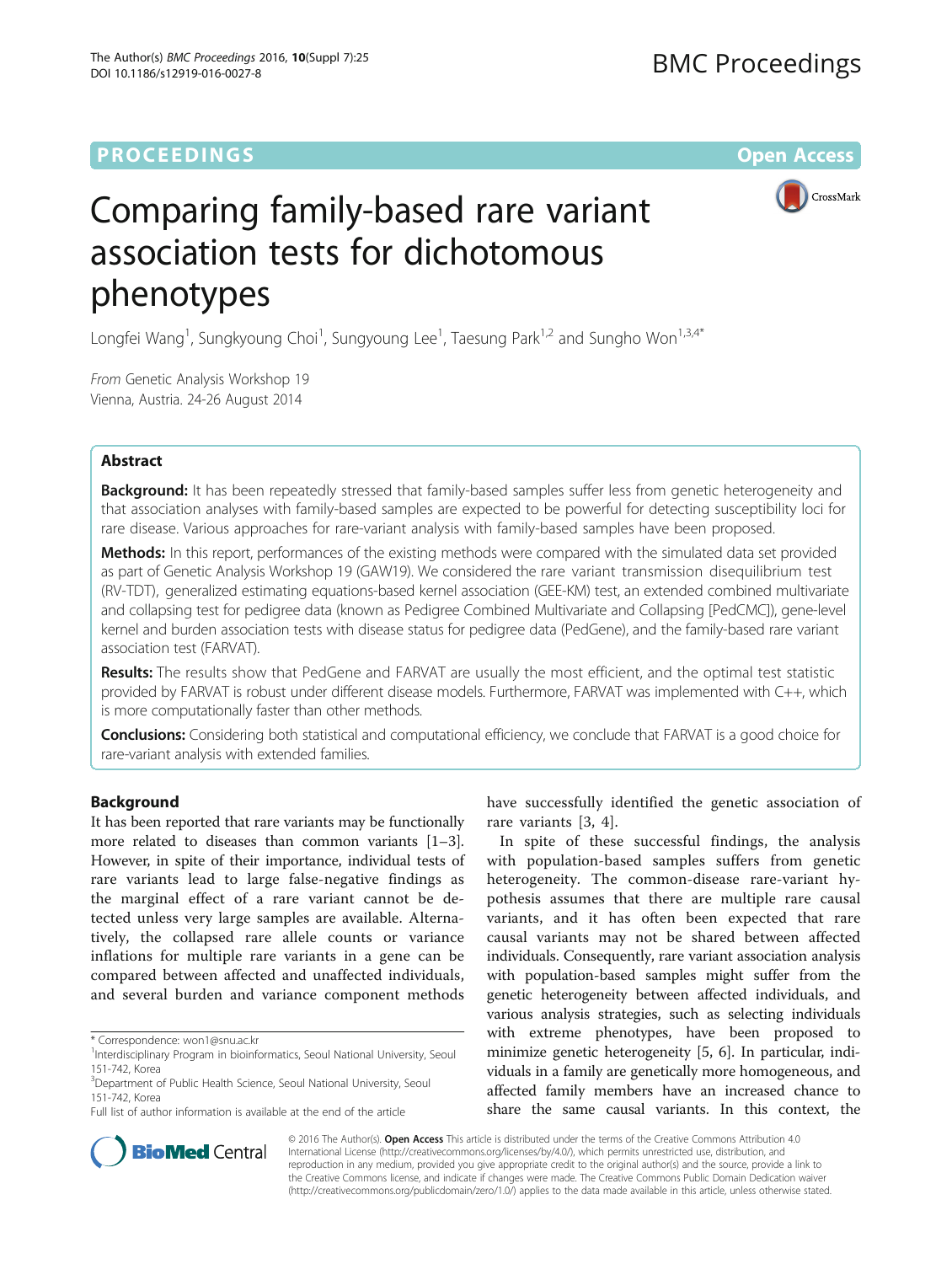<span id="page-1-0"></span>importance of family-based samples has been repeatedly stressed, and several family-based approaches have been proposed [\[7](#page-5-0)–[10\]](#page-5-0).

In this report, we compare the performance of existing rare variant association methods for family-based samples using Genetic Analysis Workshop 19 (GAW19) simulated data. We considered 5 different methods for dichotomous phenotypes: the rare variant transmission disequilibrium test (RV-TDT) [[11](#page-5-0)], generalized estimating equations based kernel association (GEE-KM) test [\[9\]](#page-5-0), an extended combined multivariate and collapsing test for pedigree data (Pedigree Combined Multivariate and Collapsing [PedCMC]) [\[10\]](#page-5-0), gene-level kernel and burden association tests with disease status for pedigree data (PedGene) [[8](#page-5-0)], and the family-based rare variant association test (FAR-VAT) [\[12\]](#page-5-0). The family-based association test (FBAT) [[13](#page-5-0)] was not included in our power comparison, but its power is expected to be similar to that of the RV-TDT because both are based on transmission disequilibrium tests. These methods were utilized to identify causal genes for hypertension, and results were compared with regard to their statistical and computational efficiency. Our results showed that PedGene and FARVAT are usually the most statistically efficient, and with regards to the computational efficiency, FARVAT is the most efficient.

## Methods

#### Rare variant transmission disequilibrium test

RV-TDT [\[11\]](#page-5-0) is an extension of the transmission disequilibrium test (TDT) to analyze parent–child trio data for rare-variant associations, which can adequately control for population admixture. RV-TDT is implemented with C and can calculate five commonly used methods: 1) TDT-CMC: extension of Combined Multivariate and Collapsing (CMC) [[14](#page-5-0)]; 2) TDT-BRV: extension of Burden of Rare Variants (BRV) [[15](#page-5-0)]; 3) TDT-VT-BRV: extension of Variable Threshold (VT) [\[3](#page-4-0)] with BRV coding; 4) TDT-VT-CMC: extension of VT with CMC coding; 5) TDT-WSS: extension of Weighted Sum Statistic (WSS) [\[16\]](#page-5-0).

#### Generalized estimating equations-based kernel association

Wang et al. [[9\]](#page-5-0) extended the optimal sequence kernel association test (SKAT-O) method [[17\]](#page-5-0) to familybased samples with generalized estimating equations (GEEs). GEE-KM can handle both continuous and discrete phenotypes, and the phenotypic correlation among family members is taken into account with an empirical correlation matrix. GEE-KM can adjust for the effect of covariates, and was implemented in the gskat R package.

#### Pedigree combined multivariate and collapsing

PedCMC [\[10\]](#page-5-0) was proposed as an extension of the combined multivariate and collapsing test [[14](#page-5-0)] for populationbased samples to family-based samples. The genotypes for rare variants in each gene are coded as either 0 or 1, according to the presence of rare alleles, and sums of coded genotypes are compared between affected and unaffected individuals.

## PedGene

Schaid et al. [[8\]](#page-5-0) proposed burden and kernel statistics for extended families, and it was implemented in the PedGene R package. The kernel statistic is a variance component test and is more efficient than a burden test if there are both protective and deleterious variants in a gene.

## Family-based rare variant association test

Choi et al. [\[12\]](#page-5-0) proposed FARVAT based on the quasilikelihood. FARVAT provides burden-type, C-alpha-type and optimal sequence kernel association test (SKAT-O)– type statistics. SKAT-O–type statistics are derived by weighting burden-type and C-alpha-type statistics with an optimal weight [\[3](#page-4-0)]. FARVAT was implemented with C++. The C-alpha statistic corresponds to the kernel test in PedGene.

#### Data

We focused on the sequencing data in a pedigree-based sample from GAW19. Individuals with systolic blood pressure (SBP) less than 140 or diastolic blood pressure (DBP) greater than 90 were assigned to be affected by hypertension. Genotypes for 959 individuals imputed from 464 sequenced subjects were used in our analysis, and we considered rare variants whose minor allele

Table 1 Empirical sizes calculated with 7210 genes from 200 replicates

| α     | <b>RV-TDT</b>            | GFF-KM | PedCMC | PedGene       | FARVAT                |  |
|-------|--------------------------|--------|--------|---------------|-----------------------|--|
|       | CMC/BRVVT-BRV/VT-CMC/WSS |        |        | Kernel/burden | C-alpha/burden/SKAT-O |  |
| 0.1   | 0.0108/0.0130/0/0/0      | 0.2137 | 0.0714 | 0.0895/0.0879 | 0.0865/0.0888/0.0864  |  |
| 0.05  | 0.0040/0.0040/0/0/0      | 0.1050 | 0.0357 | 0.0490/0.0433 | 0.0445/0.0434/0.0450  |  |
| 0.01  | 0.0009/0.0009/0/0/0      | 0.0163 | 0.0079 | 0.0141/0.0098 | 0.0112/0.0092/0.0115  |  |
| 0.005 | 0.0004/0.0004/0/0/0      | 0.0066 | 0.0043 | 0.0086/0.0056 | 0.0065/0.0050/0.0068  |  |
| 0.001 | 0/0/0/0/0                | 0.0006 | 0.0011 | 0.0029/0.0017 | 0.0020/0.0013/0.0021  |  |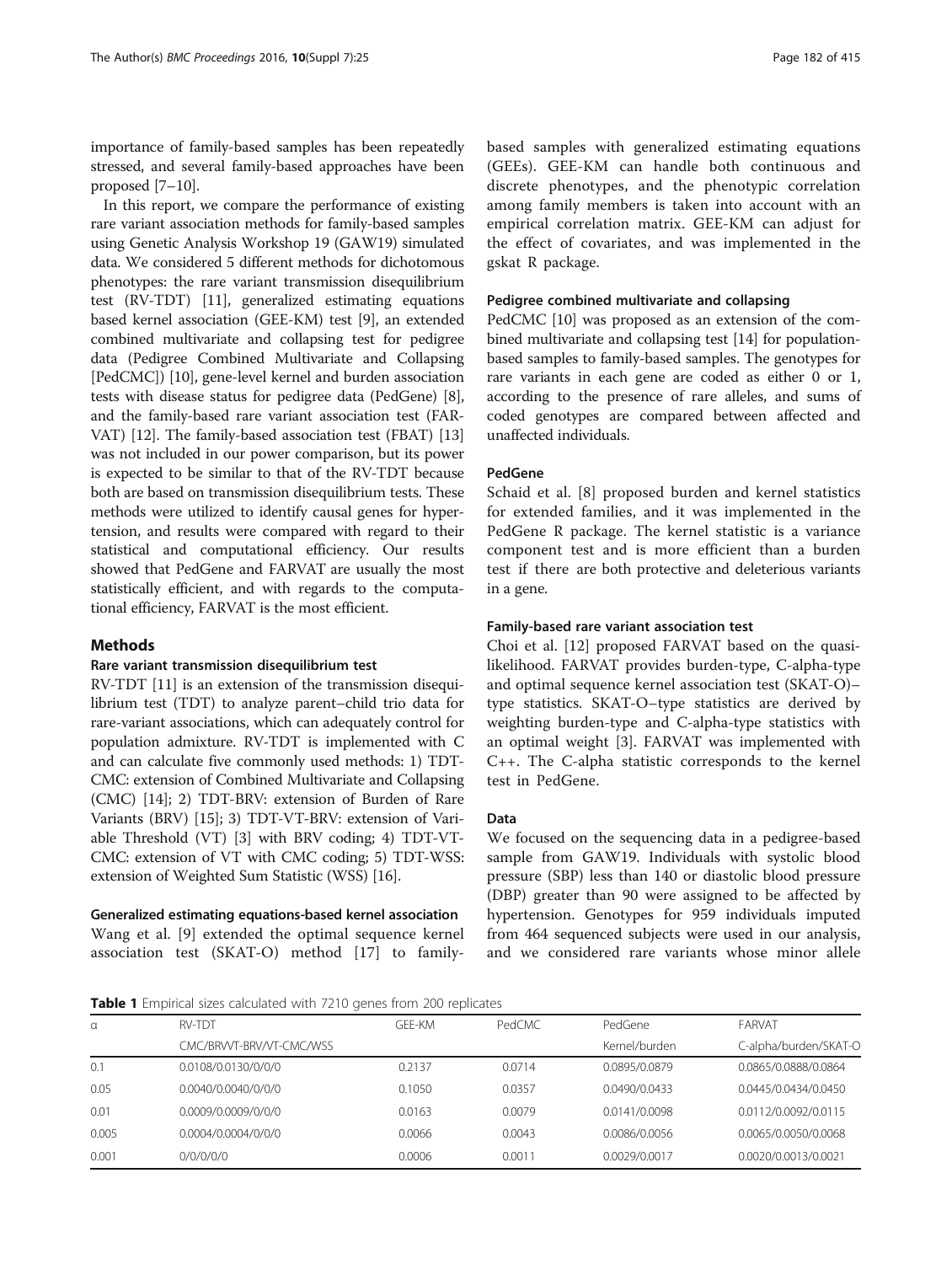<span id="page-2-0"></span>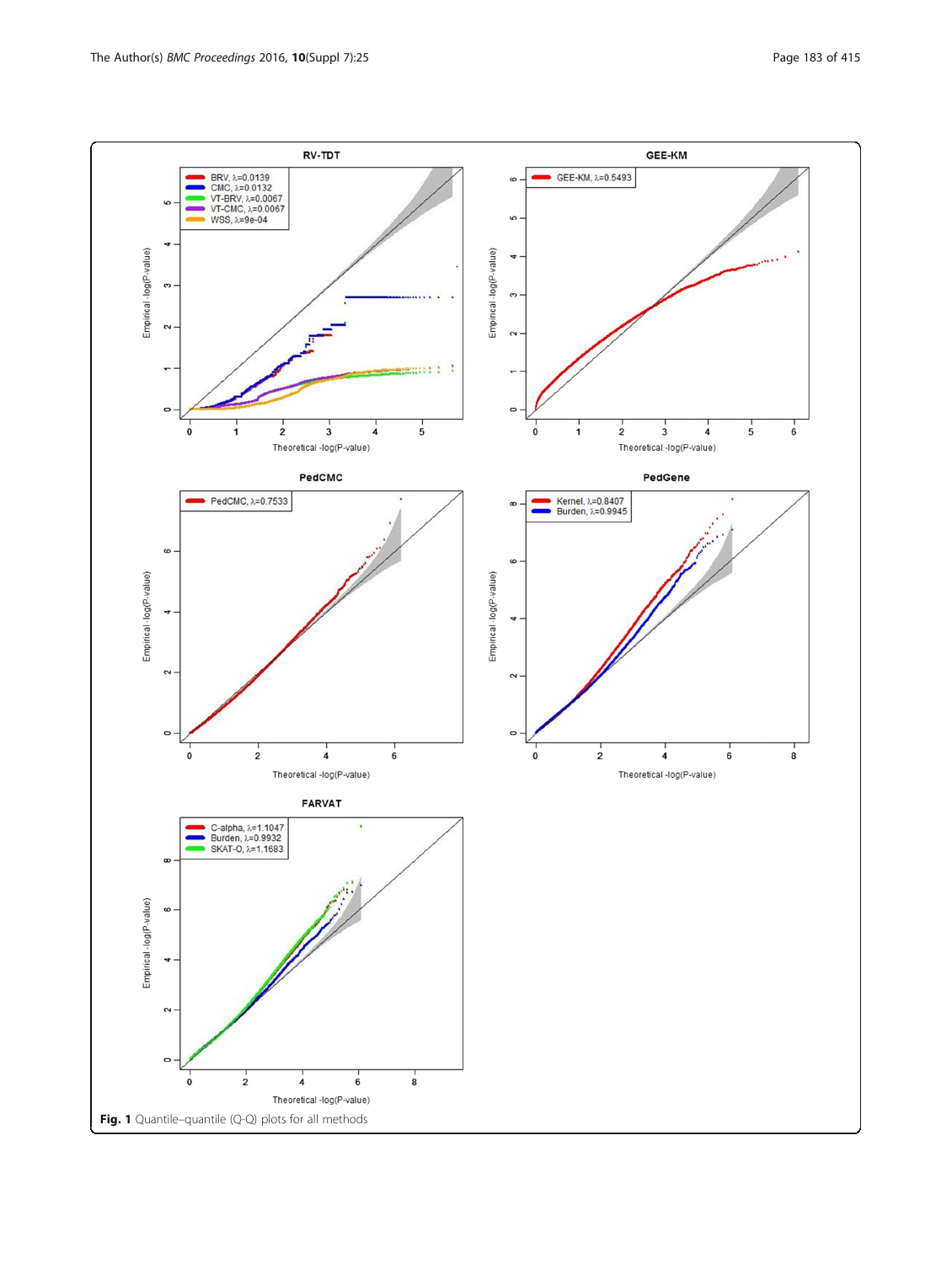frequencies were less than 0.05. Rare variants were annotated with high-, moderate-, and low-risk effect by using SnpEff software [[18\]](#page-5-0), and those variants were used for gene-set analysis. The set file included 58,969 single-nucleotide polymorphisms (SNPs) for 7210 genes, which was used to evaluate the statistical validity for all methods. We focused on the hypertension status, and the analysis results from 200 simulated data were compared.

## Results and discussion

## Empirical sizes

For the evaluation of statistical validity, the empirical type I error estimates for all methods were calculated at various significance levels with 200 replicates. We used Q1 as the phenotype and converted it to binary phenotype with prevalence 22.6 %. There were 7210 genes in each replicate, and thus  $71,442,000$   $p$  values were utilized to calculate the empirical sizes. Table [1](#page-1-0) shows the empirical type 1 error estimates for all methods at various significance levels. Results showed that RV-TDT methods have obvious deflated type 1 error rates, and GEE-KM test has an inflated type 1 error rate. The other methods seem to preserve the nominal significance levels. Figure [1](#page-2-0) shows quantile-quantile (Q-Q) plots, and the estimated genomic inflation factor, λ, for all methods. All results from 200 replicates were combined and were utilized to build Q-Q plots. Figure [1](#page-2-0) shows that PedCMC, Ped-Gene, and FARVAT seem to control the type 1 error rates well, but the estimated inflation factors of C-alpha

and SKAT-O tests from FARVAT show some inflation. Q-Q plots of results from RV-TDT show obvious deflation, and the extent of deflation is substantial for VT-BRV, VT-CMC, and WSS. Statistics in RV-TDT handle only trio data, and it may be the main reason of the deflation. The results for GEE-KM appear to be invalid. GEE-KM used the sandwich estimators for the correlation matrix between family members, and its results can be biased if the number of repeated measurement is not sufficient [\[19\]](#page-5-0). In our case, family sizes are different, and thus the sandwich estimator was estimated with a single observation, which may be the main reason of the invalid results from GEE-KM.

#### Empirical power

Genes with the top 6 largest effects on both simulated SBP and DBP were selected to evaluate the empirical powers for all methods. Rare variants in the selected genes with causal effects on SBP and DBP are all included for each gene-set file, and a certain number of rare variants with no effect in each gene were randomly selected to make the proportion of causal variants 10, 25, and 50 %. We found that the results for 25 % are similar to those for 10 and 50 %, and we only presented results for 10 and 50 % in Table 2. In addition, the results for RV-TDT are all zero, and thus are not presented in Table 2. Table 2 shows that the FARVAT method seems to be the most efficient and it is followed by PedGene, though the differences are small. In particular, the statistical efficiency of burden and C-alpha/kernel

Table 2 Empirical power for the top 6 causal genes affecting both simulated SBP and DBP at the 0.05 significance level

| <b>GENE</b> | Proportion of   | GEE-KM | PedCMC       | PedGene |        | FARVAT  |        |        |
|-------------|-----------------|--------|--------------|---------|--------|---------|--------|--------|
|             | causal variants |        |              | Kernel  | Burden | C-alpha | Burden | SKAT-O |
| MAP4        | 10 %            | 0.005  | 0.110        | 0.065   | 0.015  | 0.160   | 0.055  | 0.105  |
|             | 50 %            | 0.075  | 0.165        | 0.190   | 0.485  | 0.270   | 0.545  | 0.435  |
| NRF1        | 10 %            | 0.010  | 0.000        | 0.005   | 0.010  | 0.015   | 0.020  | 0.020  |
|             | 50 %            | 0.005  | 0.020        | 0.115   | 0.065  | 0.070   | 0.015  | 0.055  |
| <b>TNN</b>  | 10 %            | 0.045  | 0.005        | 0.005   | 0.005  | 0.005   | 0.010  | 0.005  |
|             | 50 %            | 0.085  | 0.020        | 0.025   | 0.020  | 0.025   | 0.025  | 0.025  |
| LEPR        | 10 %            | 0.010  | 0.075        | 0.005   | 0.045  | 0.010   | 0.055  | 0.030  |
|             | 50 %            | 0.000  | 0.010        | 0.020   | 0.010  | 0.020   | 0.020  | 0.010  |
| FLT3        | 10 %            | 0.000  | 0.245        | 0.440   | 0.160  | 0.505   | 0.255  | 0.450  |
|             | 50 %            | 0.035  | 0.040        | 0.525   | 0.410  | 0.450   | 0.395  | 0.425  |
| ZNF443      | 10 %            | 0.215  | 0.005        | 0.090   | 0.090  | 0.060   | 0.065  | 0.050  |
|             | 50 %            | 0.185  | $\mathbf{0}$ | 0.190   | 0.045  | 0.125   | 0.010  | 0.075  |
| Mean        | 10 %            | 0.048  | 0.073        | 0.102   | 0.054  | 0.126   | 0.077  | 0.110  |
|             | 50 %            | 0.064  | 0.043        | 0.178   | 0.173  | 0.160   | 0.168  | 0.171  |
| Median      | 10 %            | 0.010  | 0.040        | 0.035   | 0.030  | 0.038   | 0.055  | 0.040  |
|             | 50 %            | 0.055  | 0.020        | 0.153   | 0.055  | 0.098   | 0.023  | 0.065  |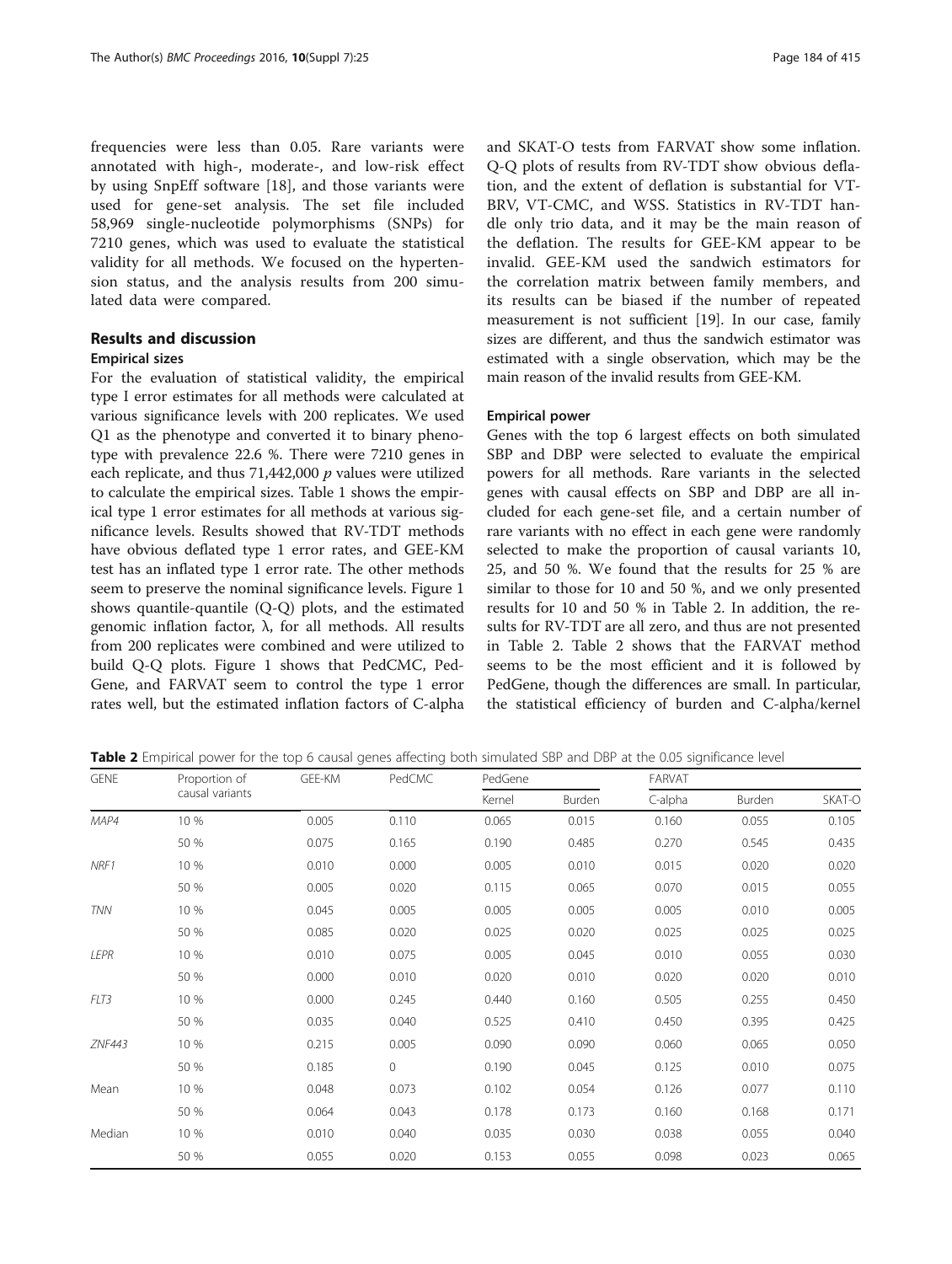| Method        | Design        | Phenotype         | Burden | C-alpha | SKAT-O | Covariate | Language | Computing time (hour) |
|---------------|---------------|-------------------|--------|---------|--------|-----------|----------|-----------------------|
| <b>RV-TDT</b> | Retrospective | Binary            |        |         |        |           |          | 20                    |
| GEE-KM        | Prospective   | Binary/Continuous |        |         |        |           | R        | 40                    |
| PedCMC        | Retrospective | Binary            |        |         |        |           |          |                       |
| PedGene       | Retrospective | Binary            |        |         |        |           | R        | 40                    |
| FARVAT        | Retrospective | Binary            |        |         |        |           |          |                       |

<span id="page-4-0"></span>Table 3 Summary for all methods

statistics depends on the unknown disease model, and the empirical power estimates of the SKAT-O–type FARVAT are usually close to the most efficient approaches. Therefore, the robust statistic against unknown genetic distributions of causal variants is uniquely provided by FARVAT. Power when 50 % of rare variants are causal is less than the power when 10 % are causal, which might be attributed to insufficient number of replicates. Overall, we can conclude that FARVAT and PedGene are usually the most efficient methods for the rare-variant analysis with extended families, and the SKAT-O test provided by FARVAT is a robust method under different disease models.

Furthermore, we compared other features of each method, such as computational time, and the summary is provided in Table 3. According to Table 3, GEE-KM is a unique statistic for prospective design, and it compares the phenotypic distributions for each coded genotype whereas the other methods compare genetic distributions between affected and unaffected individuals. GEE-KM is also a unique approach that can adjust effect of covariates with a logistic link function. PedGene and FARVAT use the linear mixed model to adjust the effect of covariates. Work by Crowder [\[20, 21](#page-5-0)] suggests that the choice of a linear mixed model often work reasonably well for dichotomous phenotypes. The SKAT-O– type statistic, which is robust against the distribution of genetic effects, is uniquely provided by FARVAT. Last, in our analyses, we used Intel Xeon CPU E5-2620 0 @ 2.00GHz with 10 node and 80 gigabyte memory, and computational times to complete all analyses is shown. The computational time difference is related with the programming language, and software implemented with  $C/C++$  is usually fast [\[17](#page-5-0)]. Table 3 shows that FARVAT is the most computationally efficient.

## Conclusions

In this report, we evaluated several FBATs for detecting rare variants using GAW19 data. We found that FAR-VAT and PedGene usually provide similar statistical efficiency, and recommend the SKAT-O–type statistic provided by FARVAT because its power has been robust under various disease models. In addition, FARVAT was implemented with C++, and we found that it was computationally fast. Furthermore, it can load various input

file formats, and provides additional information about minor allele counts. Therefore, we can conclude that FARVAT is a good strategy for rare-variant analysis with extended families in terms of both computational and statistical efficiency.

#### Acknowledgements

We are grateful to the National Research Foundation of Korea Grant funded by the Korean Government (NRF-2014S1A2A2028559), the Ministry of Education (NRF-2013R1A1A2010437) and the Industrial Core Technology Development Program (10040176, Development of Various Bioinformatics Software using Next Generation Bio-data) funded by the Ministry of Trade, Industry and Energy (Korea).

#### Declarations

Publication charges for this article have been supported by the National Research Foundation of Korea Grant funded by the Korean Government (NRF-2014S1A2A2028559), the Ministry of Education (NRF-2013R1A1A2010437) and the Industrial Core Technology Development Program (10040176, Development of Various Bioinformatics Software using Next Generation Bio-data) funded by the Ministry of Trade, Industry and Energy (Korea). This article has been published as part of BMC Proceedings Volume 10 Supplement 7, 2016: Genetic Analysis Workshop 19: Sequence, Blood Pressure and Expression Data. Summary articles. The full contents of the supplement are available online at [http://bmcproc.biomedcentral.com/articles/supplements/](http://bmcproc.biomedcentral.com/articles/supplements/volume-10-supplement-7) [volume-10-supplement-7.](http://bmcproc.biomedcentral.com/articles/supplements/volume-10-supplement-7)

#### Authors' contributions

SW designed the overall study; LW, SL, and SC conducted statistical analyses; and LW drafted the manuscript. All authors read and approved the final manuscript.

#### Competing interests

The authors declare that they have no competing interests.

#### Author details

<sup>1</sup>Interdisciplinary Program in bioinformatics, Seoul National University, Seoul 151-742, Korea. <sup>2</sup> Department of Statistics, Seoul National University, Seoul 151-742, Korea. <sup>3</sup>Department of Public Health Science, Seoul National University, Seoul 151-742, Korea. <sup>4</sup>Institute of Health Environment, Seoul National University, Seoul 151-742, Korea.

#### Published: 18 October 2016

#### References

- 1. Nejentsev S, Walker N, Riches D, Egholm M, Todd JA. Rare variants of IFIH1, a gene implicated in antiviral responses, protect against type 1 diabetes. Science. 2009;324(5925):387–9.
- 2. Cohen JC, Kiss RS, Pertsemlidis A, Marcel YL, McPherson R, Hobbs HH. Multiple rare alleles contribute to low plasma levels of HDL cholesterol. Science. 2004; 305(5685):869–72.
- 3. Price AL, Kryukov GV, de Bakker PI, Purcell SM, Staples J, Wei LJ, Sunyaev SR. Pooled association tests for rare variants in exon-resequencing studies. Am J Hum Genet. 2010;86(6):832–8.
- 4. Morris AP, Zeggini E. An evaluation of statistical approaches to rare variant analysis in genetic association studies. Genet Epidemiol. 2010; 34(2):188–93.